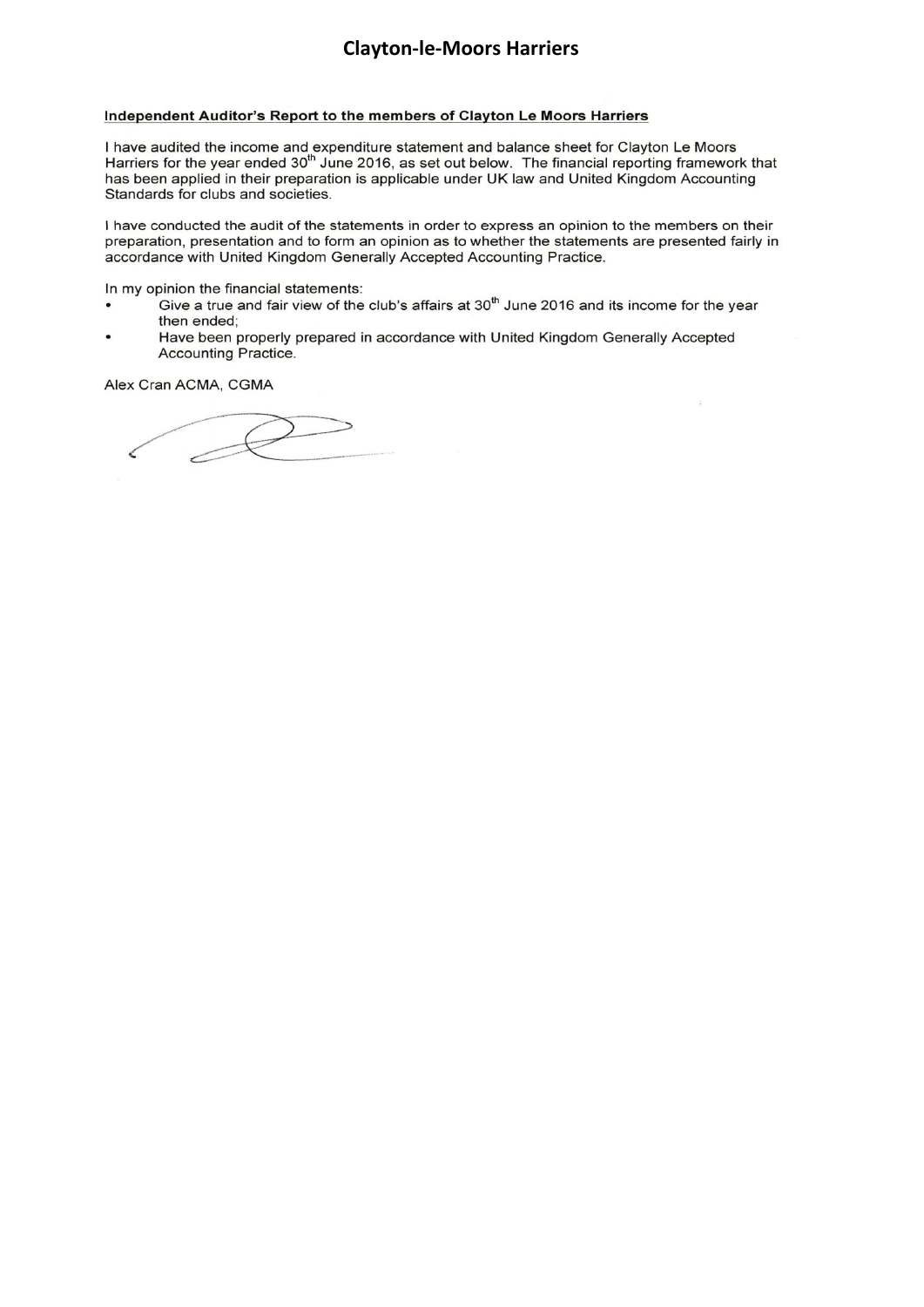### **General income and expenditure account for the year ending 30th June 2016**

|                              |                                 | 2015-16            |                | 2014-15            |        |
|------------------------------|---------------------------------|--------------------|----------------|--------------------|--------|
| Income                       |                                 |                    |                |                    |        |
|                              | Subscriptions                   | $\pmb{\mathsf{f}}$ | 8,079          | £                  | 8,338  |
|                              | <b>Donations</b>                | $\pmb{\mathsf{f}}$ | 70             | £                  |        |
|                              | Race promotions                 | $\mathbf f$        | 5,797          | £                  | 5,150  |
|                              | <b>FRA Relays</b>               | $\pmb{\mathsf{f}}$ | 15,960         | $\pmb{\mathsf{f}}$ |        |
|                              | Clothing sales                  | $\pmb{\mathsf{f}}$ | 2,545          | £                  | 3,217  |
|                              | Socials sales                   | $\pmb{\mathsf{f}}$ | 995            | $\pmb{\mathsf{f}}$ | 1,009  |
|                              | Advertising                     | $\pmb{\mathsf{f}}$ |                | $\pmb{\mathsf{f}}$ | 290    |
|                              | <b>Bank interest</b>            | £                  | $\overline{4}$ | $\pmb{\mathsf{f}}$ | 8      |
|                              |                                 | $\pmb{\mathsf{f}}$ | 33,450         | $\pmb{\mathsf{f}}$ | 18,012 |
|                              |                                 |                    |                |                    |        |
| Expenditure                  | EA fees                         | $\pmb{\mathsf{f}}$ | 4,745          | £                  | 3,838  |
|                              | Race promotions                 | $\pmb{\mathsf{f}}$ | 3,874          | $\pmb{\mathsf{f}}$ | 3,907  |
|                              | <b>FRA Relays</b>               | £                  | 13,968         | $\mathbf f$        |        |
|                              | Donations                       | $\pmb{\mathsf{f}}$ | 1,042          | £                  | 400    |
|                              | Clothing cost of sales          | $\pmb{\mathsf{f}}$ | 2,165          | $\pmb{\mathsf{f}}$ | 2,757  |
|                              | Clothing cost of free U23 vests | £                  | 60             | $\mathbf f$        |        |
|                              | Socials cost of sales           | $\pmb{\mathsf{f}}$ | 1,063          | £                  | 996    |
|                              | Race entries                    | $\pmb{\mathsf{f}}$ | 2,491          | $\pmb{\mathsf{f}}$ | 2,190  |
|                              | Travel                          | £                  | 78             | $\pmb{\mathsf{f}}$ | 358    |
|                              | Trophies & mementoes            | $\pmb{\mathsf{f}}$ | 1,092          | $\pmb{\mathsf{f}}$ | 1,031  |
|                              | Coaching & officials courses    | £                  | 140            | £                  | 62     |
|                              | Equipment                       | £                  | 143            | $\pmb{\mathsf{f}}$ | 337    |
|                              | Newsletter                      | $\pmb{\mathsf{f}}$ | 666            | $\pmb{\mathsf{f}}$ | 1,855  |
|                              |                                 | $\pmb{\mathsf{f}}$ | 383            | $\pmb{\mathsf{f}}$ | 220    |
|                              | Website, stationery & insurance | £                  |                | $\pmb{\mathsf{f}}$ |        |
|                              | Committee meetings & AGM        |                    | 395            |                    | 300    |
|                              |                                 | $\pmb{\mathsf{f}}$ | 32,305         | $\pmb{\mathsf{f}}$ | 18,250 |
| Surplus/deficit for the year |                                 | £                  | 1,145          | -£                 | 239    |
|                              |                                 | $\pmb{\mathsf{f}}$ | 33,450         | $\mathbf f$        | 18,012 |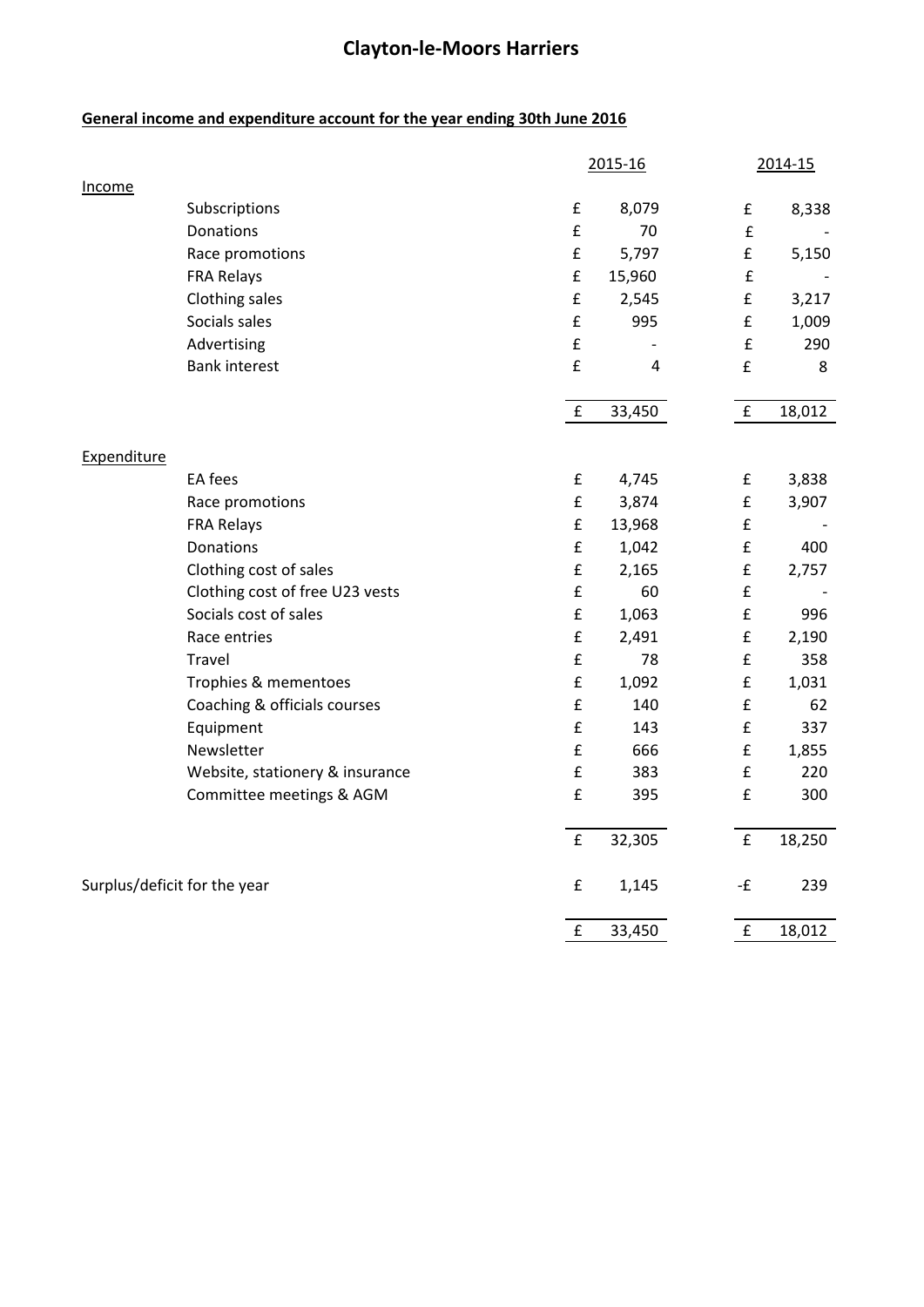#### **Consolidated balance sheet**

|               |                                     |                    | 30/06/2016 |             | 30/06/2015 |
|---------------|-------------------------------------|--------------------|------------|-------------|------------|
| <b>Assets</b> | Senior clothing stock               | $\pmb{\mathsf{f}}$ | 3,094      | £           | 1,680      |
|               | Junior clothing stock               | £                  | 672        | £           | 284        |
|               | Debtors and advance payments        | £                  | 66         | £           | 1,070      |
|               | Cash at bank - club account         | £                  | 6,199      | £           | 10,902     |
|               | Cash at bank - race accounts        | £                  | 2,695      | £           | 2,542      |
|               |                                     | $\pmb{\mathsf{f}}$ | 12,726     | $\mathbf f$ | 16,478     |
| Liability     | Creditors                           | £                  | 728        | £           | 3,439      |
| Net assets    |                                     | $\mathbf{f}$       | 11,998     | $\mathbf f$ | 13,039     |
| Financed by   | Junior fund                         | -£                 | 506        | £           | 1,681      |
|               | Raised fund                         | £                  | 146        | £           | 146        |
|               | Retained surplus c/f from last year | £                  | 11,212     | £           | 11,450     |
|               | Surplus/deficit for this year       | £                  | 1,145      | -£          | 239        |
|               |                                     | £                  | 11,998     | £           | 13,039     |

#### Senior clothing trading account for the year ending 30th June 2016

| Sales                        |   |       | £ | 2,545 |
|------------------------------|---|-------|---|-------|
| Opening stock                | £ | 1,680 |   |       |
| Plus: Purchases              | £ | 3,778 |   |       |
| Less: Closing stock          | £ | 3,094 |   |       |
| Cost of sales & free vests   |   |       | £ | 2,365 |
| Cost of free Junior vests    |   |       | f | 140   |
| Cost of free U23 vests       |   |       | £ | 60    |
| Surplus/deficit for the year |   |       | f | 380   |
|                              |   |       |   |       |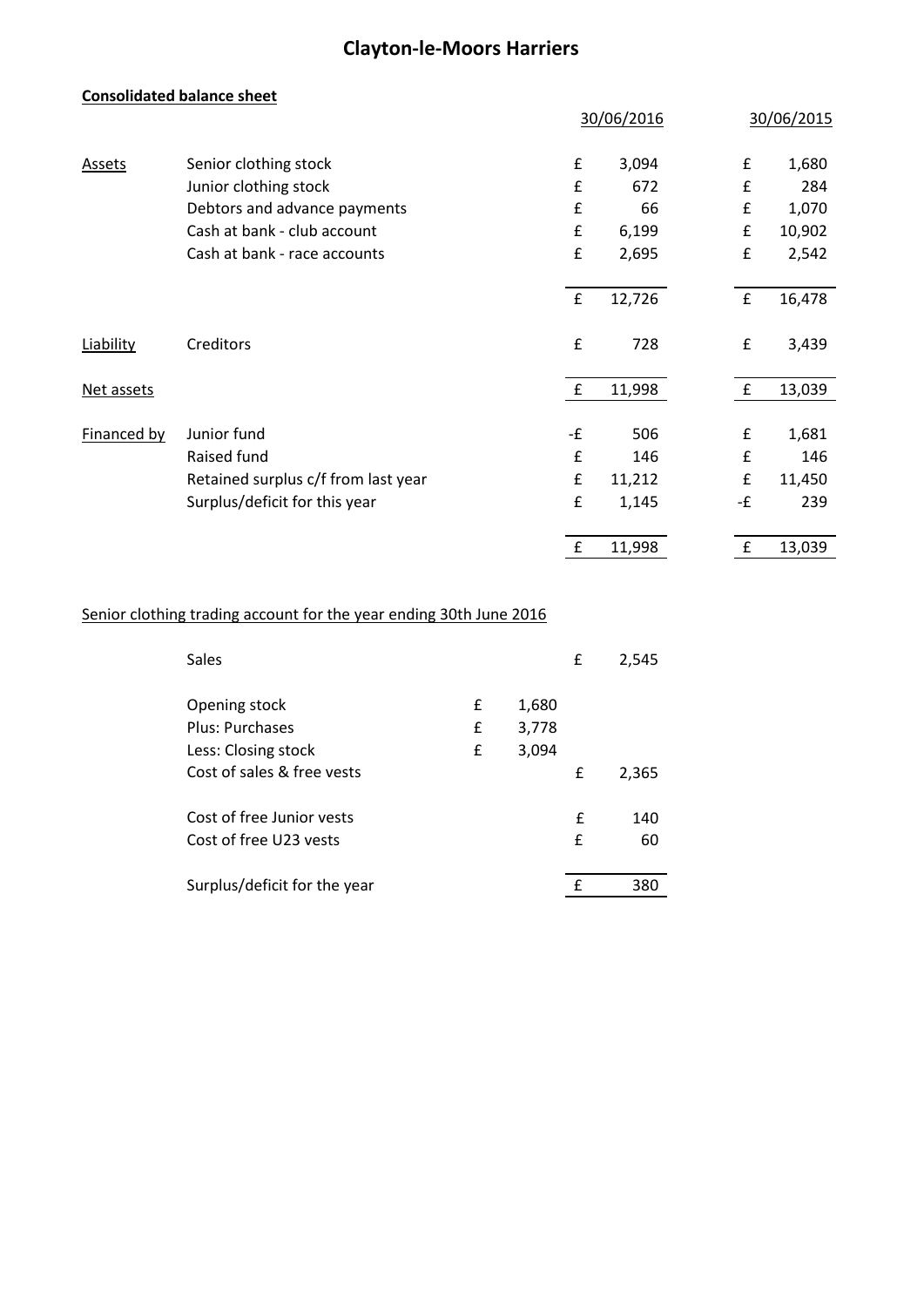### **Junior (under 18) income and expenditure account for the year ending 30th June 2016**

|               |                                        |                    | 2015-16    |                                          | 2014-15    |
|---------------|----------------------------------------|--------------------|------------|------------------------------------------|------------|
| Income        | Subscriptions                          | £                  | 248        | £                                        | 120        |
|               | Donations                              | £                  |            | $\pmb{\mathsf{f}}$                       |            |
|               | <b>Training fees</b>                   | $\pmb{\mathsf{f}}$ | 1,494      | £                                        | 1,834      |
|               | Clothing sales                         | $\pmb{\mathsf{f}}$ | 1,189      | $\pmb{\mathsf{f}}$                       | 486        |
|               |                                        | $\mathbf f$        | 2,931      | f                                        | 2,440      |
|               |                                        |                    |            |                                          |            |
| Expenditure   | EA fees                                | £                  | 892        | £                                        | 360        |
|               |                                        | $\pmb{\mathsf{f}}$ |            | $\pmb{\mathsf{f}}$                       |            |
|               | <b>Training at SoS</b>                 | $\pmb{\mathsf{f}}$ | 1,020      | $\pmb{\mathsf{f}}$                       | 559        |
|               | Clothing cost of sales                 | £                  | 1,541      |                                          | 353        |
|               | Clothing cost of free vests            | $\pmb{\mathsf{f}}$ | 455<br>59  | $\pmb{\mathsf{f}}$<br>$\pmb{\mathsf{f}}$ | 339<br>71  |
|               | Awards Evening subsidy<br>Race entries | £                  | 272        | $\pmb{\mathsf{f}}$                       | 144        |
|               | Prizes & mementoes                     | $\pmb{\mathsf{f}}$ |            | $\pmb{\mathsf{f}}$                       |            |
|               |                                        | $\pmb{\mathsf{f}}$ | 599<br>140 | $\pmb{\mathsf{f}}$                       | 362        |
|               | Coaching & officials courses           | $\pmb{\mathsf{f}}$ |            | $\pmb{\mathsf{f}}$                       |            |
|               | Equipment                              |                    | 139        |                                          | 56         |
|               | Newsletter                             | $\pmb{\mathsf{f}}$ |            | $\pmb{\mathsf{f}}$                       | 88         |
|               |                                        | $\pmb{\mathsf{f}}$ | 5,118      | $\mathbf f$                              | 2,332      |
|               | Surplus/deficit for the year           | -£                 | 2,187      | $\pmb{\mathsf{f}}$                       | 108        |
|               |                                        | f                  | 2,931      | f                                        | 2,440      |
|               |                                        |                    |            |                                          |            |
|               | Junior (under 18) balance sheet        |                    |            |                                          |            |
|               |                                        |                    | 30/06/2016 |                                          | 30/06/2015 |
| <b>Assets</b> | Clothing stock                         | £                  | 672        | £                                        | 284        |
|               | Cash at bank - held in club account    | -£                 | 1,224      | $\mathbf f$                              | 1,397      |
|               | Debtors and advance payments           | $\mathbf f$        | 46         |                                          |            |
| Net assets    |                                        | -£                 | 506        | £                                        | 1,681      |
| Financed by   | Retained surplus c/f from last year    | £                  | 1,681      | £                                        | 1,289      |
|               | Surplus/deficit for this year          | -£                 | 2,187      | $\pmb{\mathsf{f}}$                       | 392        |
|               |                                        | -£                 | 506        | £                                        | 1,681      |